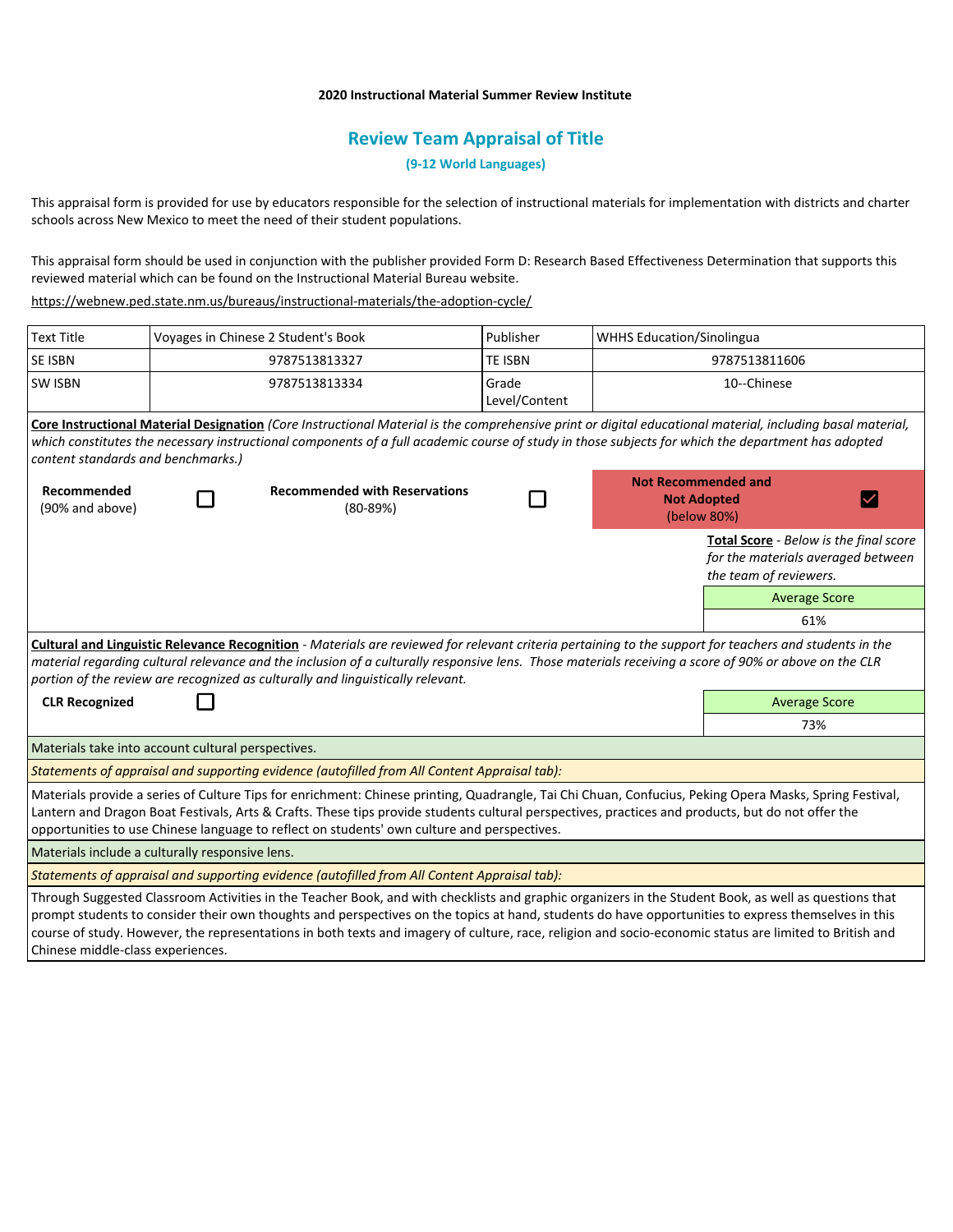**Standards Review** *- Materials are reviewed for alignment with the state adopted content standards, benchmarks and performance standards.*

Average Score 53%

Materials align with grade level standards overall.

*Statements of appraisal and supporting evidence:* 

The student textbook *Voyages in Chinese*, Volume 2, does not align with grade level standards overall, as it is deficient in areas of interpersonal communication (though suggested activities in Teacher's Book do contain interpersonal activities not connected to the student textbook), connections, comparisons and communities. The content on culture is richer and more comprehensive than in Vol. 1 of the *Voyages* series, but consists of mostly surface-level information, some of which is only available to students in English, with no practice activities with vocabulary in the target language (particularly the Culture Tips and Classic Poems). The Chinese texts in each lesson are at grade level, but illustrations are geared toward younger middle school-age students.

#### Materials align with communication standards.

*Statements of appraisal and supporting evidence:* 

Majority of communication activities are interpretive (though interpretation of authentic texts is not incorporated), with presentational writing and speaking in the forms of character practice and fill-in-the-blanks, and "answer the questions in Chinese" regarding texts, or "talk about the pictures" regarding images on the page. In the Teacher's Book, activities such as surveys and interviews and discussions, for example "discuss what daily necessities their families need each week" (SB p. 57) provide interpersonal communication opportunities, but these are not correlated with activities in the Student Book. There are also more presentational communicative activities suggested in the Teacher Book, such as introducing a friend, or the environment around one's house.

Materials align with cultures standards.

*Statements of appraisal and supporting evidence:* 

Cultural content informs students of key products and practices in Chinese culture, but does not always do so in the target language. For example, in the Culture Tips, there are captions in both Chinese and English, but the Chinese is mostly inaccessible to students at this level, and no scaffolding or practice is provided to enable students to understand or practice the target language within these captions. Classical poems and a Confucius quote are presented in pinyin and Chinese characters, with no translation or discussion in English of the meaning to assist students in unpacking the cultural content. In texts such as the dialogues directed at students in each lesson, there is some reference to cultural products and practices, but no in-depth inquiries into meaning and perspective.

Materials align with connections standards.

*Statements of appraisal and supporting evidence:* 

On making connections to other disciplines: lesson on shopping provides opportunity for students to use Chinese for counting/math; however, Student Book rarely offers tasks for critical thinking skills. The Cultural Tip on Chinese Quadrangle provides opportunities for students to analyze Chinese view of ideal environment/architecture/housing design; but no task or discussion can be found in Student Book. On acquiring information and diverse perspectives: Teacher Book provides warm up activities for students to describe or discuss their family life and personal interests; while in Student Book, some questions in exercise tasks offer students opportunities to express their perspectives.

Materials align with comparisons standards.

*Statements of appraisal and supporting evidence:* 

On Language comparison: Student Book provides Unit Summary and English-Chinese Vocabulary List, however, there is no Grammar section to give students more comparison on syntax or convention between Chinese and English. There are sentence/pattern analysis in Teacher Book; however, students benefit more if they have the resources in Student Book. On Cultural comparison: although there are abundant Cultural Tip or illustrations throughout the Student Book, comparison of Chinese culture vs western/other cultures is hard to find. Take Tai Chi exercise for example, students can benefit from comparing the similarity or differences between this ancient sport and other forms of exercise (e.g. yoga) around the world.

Materials align with communities standards.

*Statements of appraisal and supporting evidence:* 

On school and global communities: Lesson 1, 19 and 21 texts mention people from England, US and France, with description of friends visiting each other to enjoy Spring Festival Gala. However, no emphasis on how students can use Chinese language to participate in communities. On Lifelong learning, Lesson 10 text describe one student enjoys Chinese class, the other student German class, but no indication on setting goals or reflect on their progress. Although Teacher Book provides many suggested activities to build the community, more tips or practices can be included in Student Book to meet standards.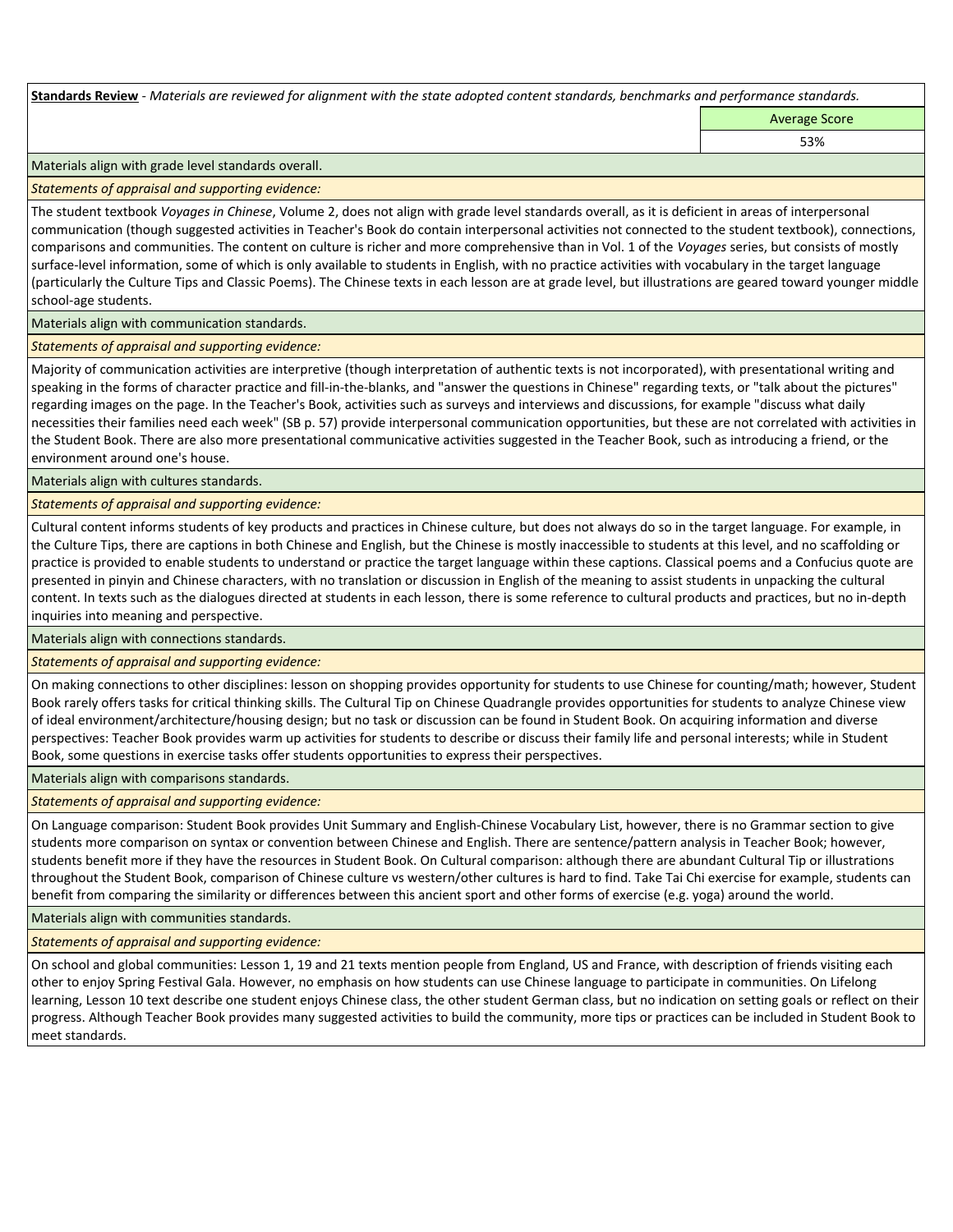**WL Content Review** *- Materials are reviewed for relevant criteria pertaining to the support for teachers and students in the specific content area reviewed.*

Average Score

88%

Materials provide a selection and range of high-quality texts worthy of students' time and attention, exhibiting exceptional craft and thought and/or providing useful information.

*Statements of appraisal and supporting evidence:* 

The selection and range of texts is consistent throughout, exhibiting considerable thought and craft, and providing useful information within the language learning sequence. However, lack of authentic materials results in a purely pedagogical textbook, offering little by way of useful context and meaningful connection to the culture.

Questions in the materials are high-quality text-dependent and text-specific questions. The overwhelming majority of these questions are text-specific and draw student attention to the particulars in the text.

*Statements of appraisal and supporting evidence:* 

Questions for reading comprehension, like Task 5 "Read" of each lesson, are all text-specific, requiring specific answers from the reading material provided. The questions in the speaking exercises, Task 8 "Talk," of each lesson (where students are prompted to "Answer the following questions in Chinese") sometimes start out factual and text-based, then move toward the personal and abstract, in an approximation of Costa's Levels of Questioning (gathering - processing - applying). For example in Lesson 18 (p. 139) the first question is "What is Xiaoyu doing?" The last of the six questions read "What kind of extracurricular activities are you interested in?" Questions are simple and easily understood by native English speakers, but they are provided only in English, and not in the target language.

Materials provide scaffolding and supports to enable students' learning of World Languages.

*Statements of appraisal and supporting evidence:* 

In addition to the ten exercise tasks in the Student Book, the Workbook provides students the opportunity to review the lesson content through eleven additional tasks: two listening, three matching for reading comprehension, two translation (Chinese into English, English into Chinese), one speaking, one fill-in-the-blanks/multiple choice, one paragraph writing and character writing practice. These tasks provide scaffolding and supports to ensure students' acquisition of Chinese language.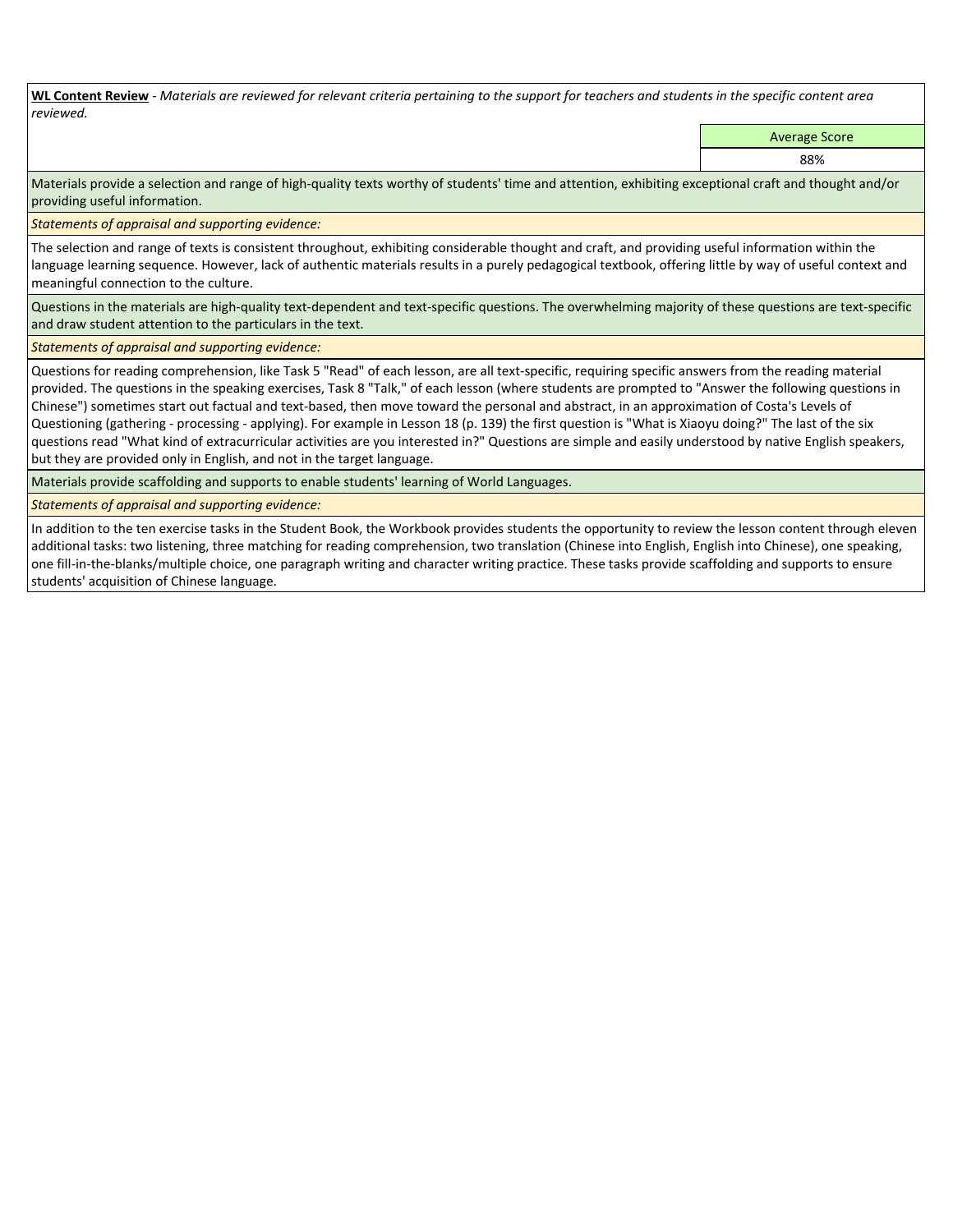**All Content Review** *- Materials are reviewed for relevant criteria pertaining to the support for teachers and students in the material regarding the progression of the standards, lesson structure, pacing, assessment, individual learners and cultural relevance.*

> Average Score 71%

Materials are coherent and consistent with the high school standards that all students should study in order to be college and career ready.

*Statements of appraisal and supporting evidence:*

Materials are coherent and consistent; however, the materials only partially meet high school standards that all students need to be college and career ready. Most tasks are pattern drills for improving language skills and proficiency, but there are no tasks or opportunities for students to present 21th century skills e.g. (present a multimedia project to connect other disciplines, to compare language or culture or to encourage students to participate in communities).

Materials are well designed and take into account effective lesson structure and pacing.

*Statements of appraisal and supporting evidence:*

Extensive planning went into the design and contents of this Student Book and its accompanying Workbook and Teacher Book. The consistent structure throughout allows students and teachers to anticipate and quickly locate the content. The teacher book demonstrates effective lesson structure, with appropriate sequence, type, and length of activities. The student book and workbook provide ample practice for each lesson, most of which can be completed autonomously.

Materials support teacher planning, learning, and understanding of the standards.

*Statements of appraisal and supporting evidence:*

The Teacher Book includes Learning Objectives with: I. Suggested Teaching Steps and Main Points II. Suggested Classroom Activities III. Language Tips and IV. Cultural Tips. These resources support teacher planning and learning; however, alignment of standards and lesson objectives is absent throughout the series.

Materials offer teachers resources and tools to collect ongoing data about student progress on the standards.

*Statements of appraisal and supporting evidence:*

World Language standards are not referenced in these materials, nor are there any specific tools or resources provided to collect data about students' progress on the standards.

Materials support effective use of technology to enhance student learning. Digital materials are accessible and available in multiple platforms.

*Statements of appraisal and supporting evidence:*

PPT slideshows and audio recordings are available for each lesson. Use of these technology resources enhances student learning to a degree, but digital materials do not appear to be available for Volume 2.

Materials can be easily customized for individual learners.

*Statements of appraisal and supporting evidence:* 

The Teacher Book contains many customizable Suggested Classroom Activities. The Student Book and Workbook are both expendable (containing many exercises intended to be completed by student on the page), assignments can be selected for students based on their individual needs.

Materials give all students extensive opportunities and support to explore key concepts.

*Statements of appraisal and supporting evidence:*

Student Book, Workbook, Audio CD and digital version give all students extensive opportunities and support to explore key concepts. Student Book exercise includes 10 tasks: 1. Read phrases and match with proper pictures; 2. Listen to recording and choose correct answers; 3. Listen to recording and tick the correct box to match person and activity; 4. Complete sentence according to pictures; 5. Read a paragraph and answer questions in Chinese; 6. Talk about 2 pictures in Chinese; 7. Complete sentences with Chinese characters (pinyin provided); 8. Answer 6 questions in Chinese based on two pictures; 9. Write six Chinese Characters; 10. Phonetics practice by a rhyme or poem.

Materials take into account cultural perspectives.

*Statements of appraisal and supporting evidence:*

Materials provide a series of Culture Tips for enrichment: Chinese printing, Quadrangle, Tai Chi Chuan, Confucius, Peking Opera Masks, Spring Festival, Lantern and Dragon Boat Festivals, Arts & Crafts. These tips provide students cultural perspectives, practices and products, but do not offer the opportunities to use Chinese language to reflect on students' own culture and perspectives.

Materials include a culturally responsive lens.

*Statements of appraisal and supporting evidence:*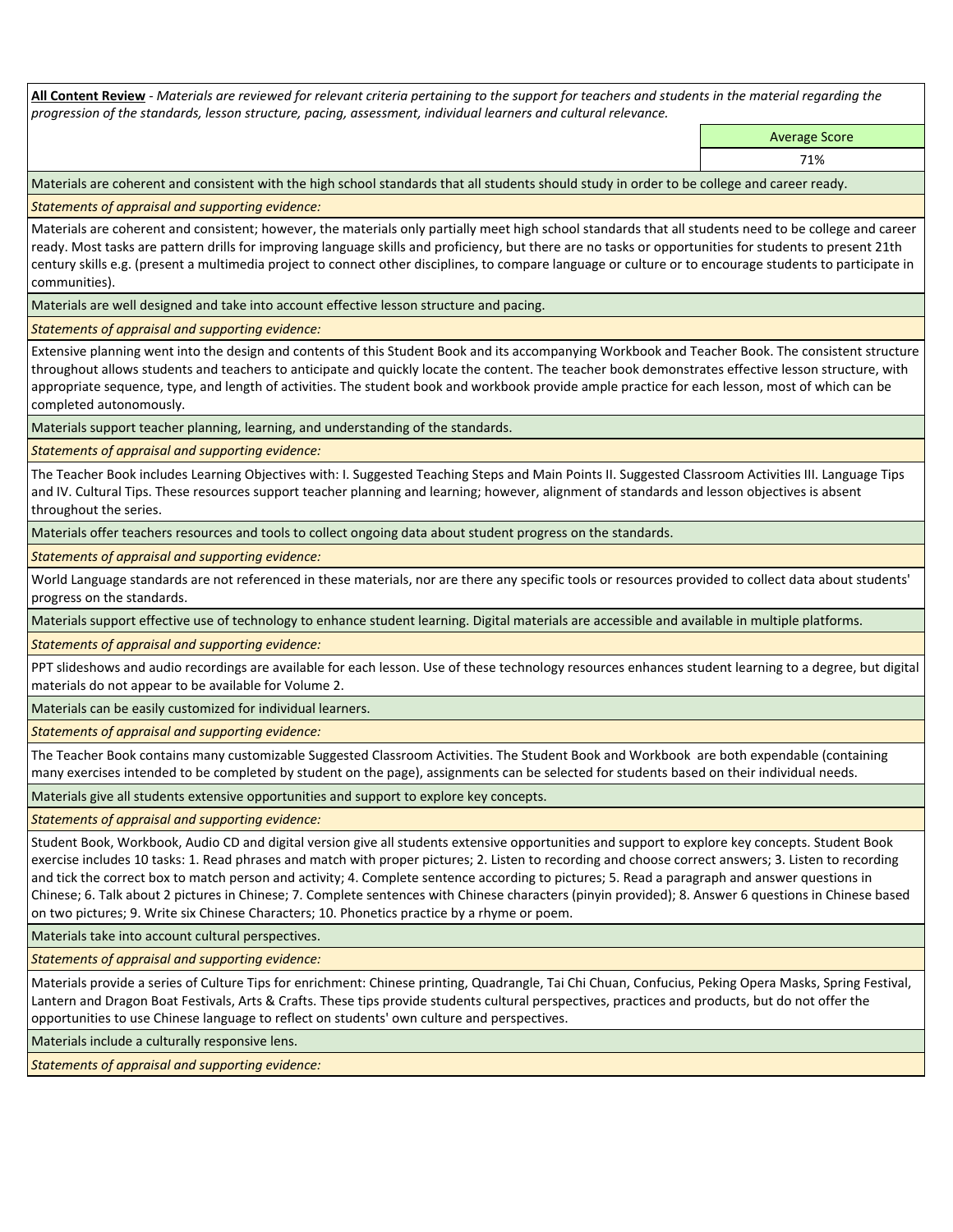Through Suggested Classroom Activities in the Teacher Book, and with checklists and graphic organizers in the Student Book, as well as questions that prompt students to consider their own thoughts and perspectives on the topics at hand, students do have opportunities to express themselves in this course of study. However, the representations in both texts and imagery of culture, race, religion and socio-economic status are limited to British and Chinese middle-class experiences.